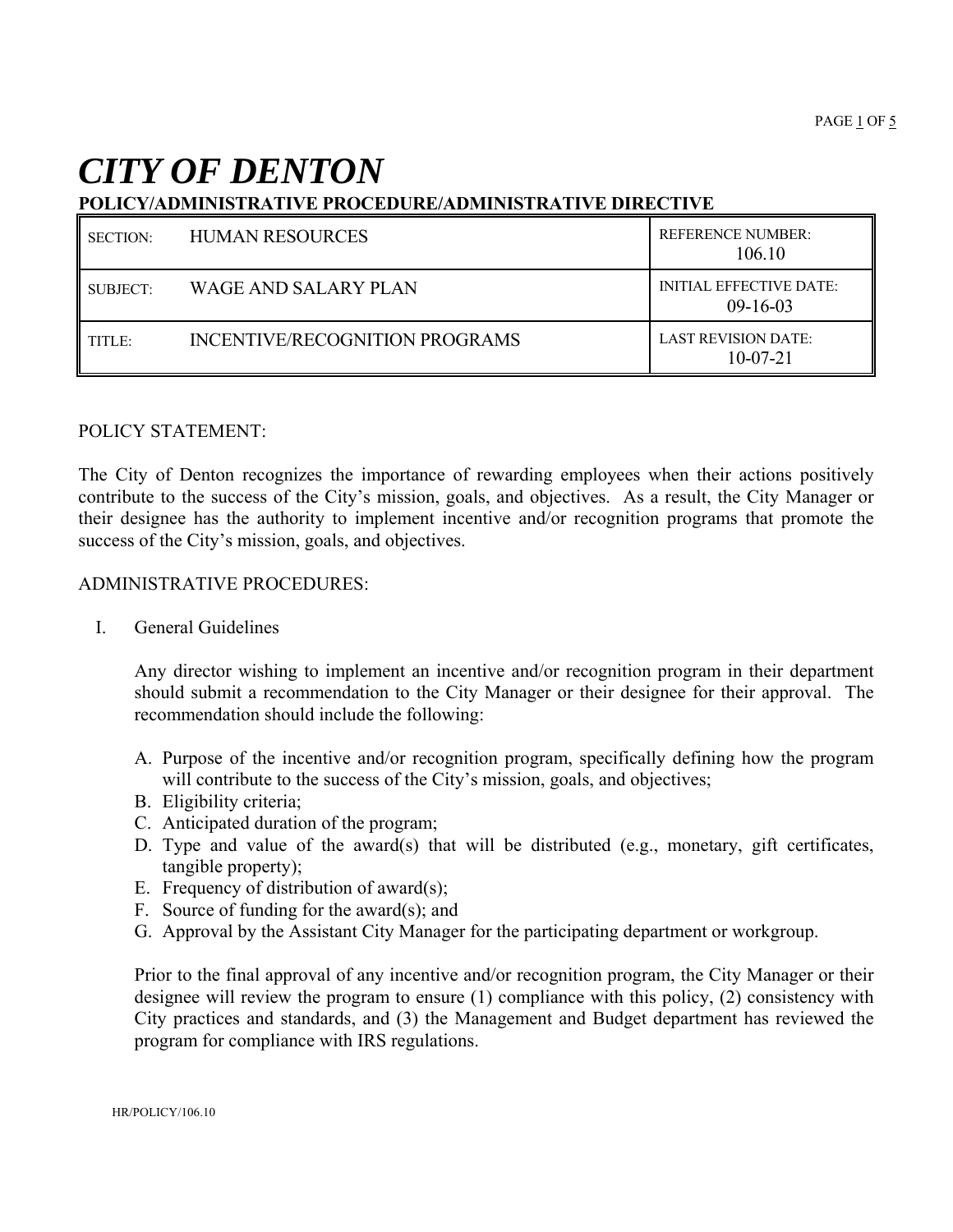| $\blacksquare$ titles | INCENTIVE/RECOGNITION PROGRAMS | <b>REFERENCE NUMBER:</b> |
|-----------------------|--------------------------------|--------------------------|
|                       |                                | 106.1                    |

A copy of any incentive and/or recognition program should be forwarded to the Human Resources department.

- II. Categories of Incentive/Recognition Programs
	- A. Service Awards

This program recognizes employees for their dedicated service to the City of Denton during a Service Awards Event. Employees are recognized for years of service in 5-year increments (i.e., 5 years, 10 years, 15 years, 20 years) with a certificate for the appropriate years of service. The Human Resources department is responsible for the oversight and coordination of this program.

B. Safety Awards

The City of Denton is committed to the development of an aggressive city-wide safety program that promotes a safe work environment throughout the City organization. A program that recognizes employees for their achievements in promoting and maintaining a safe work environment is a valuable tool in meeting this goal.

All safety incentive programs must be documented and based on measurable goals directly related to the type of work performed by the employees receiving the incentive and/or industry benchmarks for the participating workgroup. Development of any safety incentive program should be coordinated through the Safety Department. Safety and Utility Safety and Training shall work together to assure a coordinated safety incentive program for the City.

Safety incentive documentation will be maintained by the Safety Department.

C. Long-term Business Incentive Strategy Awards

The Long-term Business Incentive Strategy Award allows department directors to recommend awarding an employee up to a 5% lump sum award (calculated on the employee's annual base salary) when they contribute to the City's mission, goals, and objectives in the following areas:

- o Aggressively involving citizens and businesses to help deliver services;
- o Aggressively involving citizens in selecting services and products;
- o Identifying and implementing new alternative revenue sources;
- o Becoming a unique and special city in the metroplex;
- o Expanding and diversifying the local economy by attracting and expanding desirable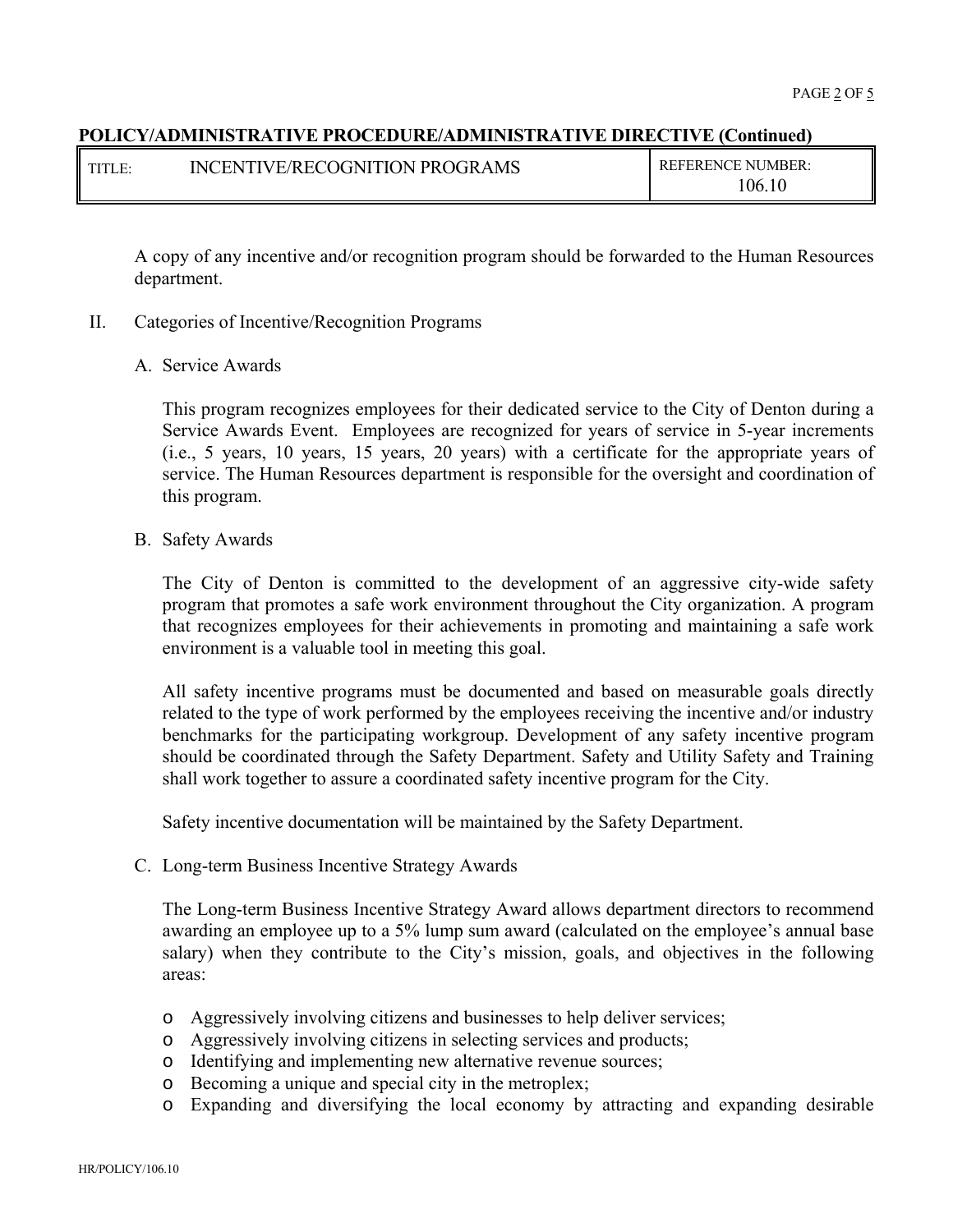| $\blacksquare$ TITI E | INCENTIVE/RECOGNITION PROGRAMS | <b>REFERENCE NUMBER:</b> |
|-----------------------|--------------------------------|--------------------------|
|                       |                                | 106.1                    |

commercial, industrial, and education enterprises;

- o Implementing new programs/services, enhancing current programs/services, or receiving special recognition that contributes to the City's mission, goals, and objectives;
- o Excellence in achieving operation goals and objectives.

The Human Resources department is responsible for the oversight of this program; however, awards are paid by individual departments through funding in their existing operating budget. Programs or services should not be discontinued in order to fund these awards.

Any director proposing an incentive award should submit a memorandum to the Human Resources department for review and approval routing through the Finance Department and City Manager or their designee. The memorandum should include a justification for why the award is being granted, the amount of the award (i.e., percent awarded), and how the award will be funded.

Because this program should only be used for recognition when employees go above and beyond their normal responsibilities, awards typically should not be proposed for an individual more than once per year. Civil Service employees are not eligible.

# D. Retirement Awards

- o Each department may spend up to \$150.00 per retiring employee. Retirees must meet the definitions and requirements of a retiree per HR Retirement Policy 112.03.
- o The spend amount is to be used for a gift and any food/drink that the department may wish to provide at a celebration event for each retiree.
- o Gifts must consist of tangible items (e.g., plaque, trophy) and not be in the form of cash or gift cards.
- o Civil Service employees are excluded from the \$150.00 limit.
- o Justification for retirement expenses for Civil Service employees will need to be provided with transaction receipts following standard Purchasing Card (Pcard) practices.
- o If food is purchased as part of the recognition event (e.g., cake, cookies), a Food Justification Form must be completed and uploaded into the City's expense reimbursement system along with the expense receipt.
- E. Annual Employee Appreciation Event

The City of Denton holds an annual Employee Appreciation Event. The event may include a catered lunch, City branded shirt, or an appreciation token. The Human Resources department is responsible for the oversight and coordination of this program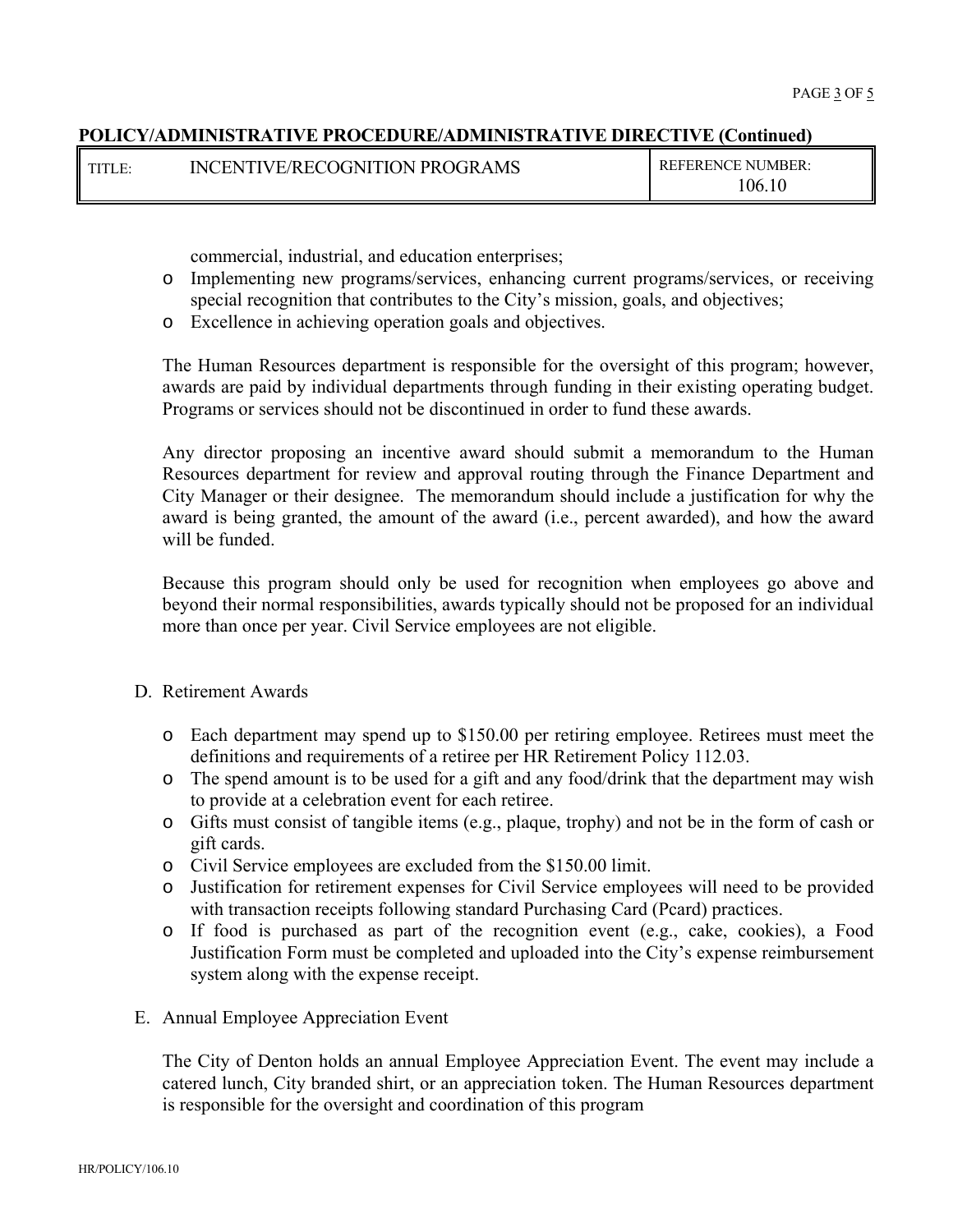| l titi e- | INCENTIVE/RECOGNITION PROGRAMS | <b>REFERENCE NUMBER:</b> |
|-----------|--------------------------------|--------------------------|
|           |                                | 106.10                   |

### F. General Recognition/Achievement Awards

The City of Denton encourages the creation and promotion of a work environment that recognizes, motivates, and rewards employees for a job well done. Creating positive employee morale is critical to ensuring employee longevity with the organization.

- o Each fiscal year, \$25.00 will be allocated to each department for every budgeted regular full- and part-time employee (but not temporary or seasonal employees) on staff as a fixed cost
	- This amount is provided for departments to use for an end-of-year holiday celebration
- o Each fiscal year, \$10.00 will be allocated to each department for every budgeted regular full- and part-time employee (but not temporary or seasonal employees) on staff as a fixed cost
	- This amount is provided for departments to use for employee incentive/recognition events. While this amount can be combined with the \$25.00 per employee allocation for a department's end-of-year holiday celebration, departments are encouraged to consider using this funding for an additional, separate incentive/recognition event during another time of year such as coinciding with a key industry event (e.g., Vet Tech Week, National Telecommunicators Week, Finance and Accounting Appreciation Week)
- o Each fiscal year, departments may spend up to \$10.00 per temporary or seasonal employee to recognize the efforts of these individuals.

General Recognition/Achievement Awards should not be given in the form of cash or gift cards.

G. Should departments wish to provide for any employee events in amounts greater than those listed in this Section II, City funding will not be made available, and the event will need to be paid for outside of the department's budget.

### III. Taxability Criteria

Service awards, safety awards, and other achievement awards may be subject to federal income tax withholding, social security, Medicare, and federal unemployment tax if certain conditions are not met.